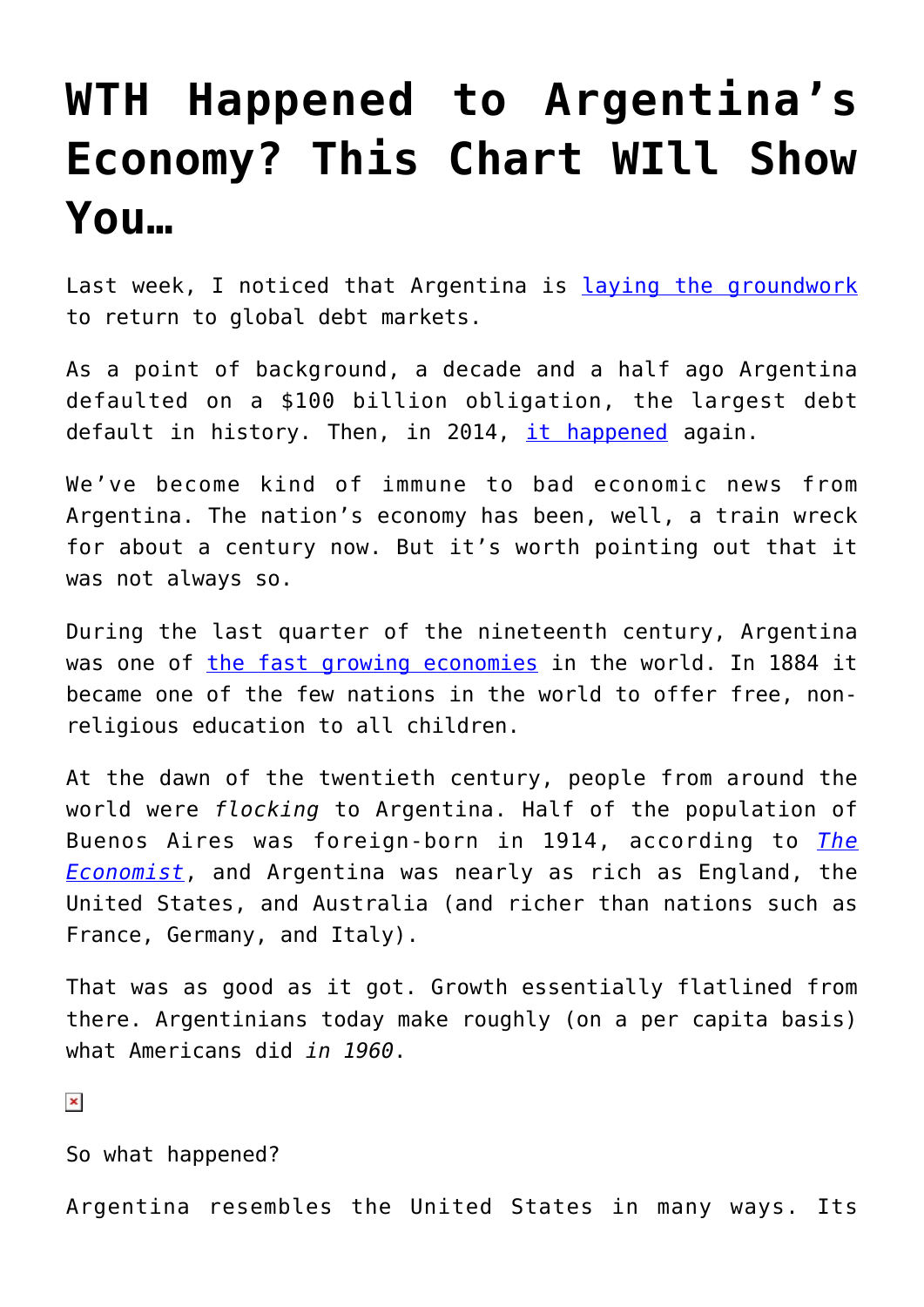constitutional structure is similar. It's a nation rich in natural resources. Its populace has similar European roots (if anything, Argentina has roots more deeply European than the U.S.) and is overwhelmingly Christian.

But the nation's histories following World War I were starkly different.

The United States, despite participating in several bloody conflicts during the 20th century, which required monumental costs in blood and treasure, emerged as the world's "hyper power"; Argentina, which avoided the most costly external conflicts (and even [profited from them](https://ideas.repec.org/p/eve/wpaper/09-13.html)), [today ranks slightly](https://www.gfmag.com/global-data/economic-data/richest-countries-in-the-world?page=12) [ahead](https://www.gfmag.com/global-data/economic-data/richest-countries-in-the-world?page=12) of Panama and Uruguay in individual wealth, and below Gabon.

Why were the experiences of these nations so different?

The easy (and wrong) answer would be to say it was socialism. Argentina did experience a leftward lurch in 1916 with election of [Hipólito Yrigoyen](http://www.britannica.com/biography/Hipolito-Irigoyen) that marked the end of the liberal policies that precipitated much of the nation's growth, but since then Argentina's leadership has been like a political pendulum. It's fair to say that Argentina has suffered under bad political leaders on the right and the left. (Some, like Juan Perón, even managed to be both.)

While Argentina does not have a strong history of "socialism" in the traditional Marxist sense of the word (i.e. the government owning and running industry), it would be a mistake to claim Argentina had a free economy at any point in the last century. Even when neo-liberalism policy measures were implemented in the 1990s, particularly on trade and monetary policy, Argentina had a steep tax rate (a 21 percent value added tax) and a highly-regulated (and byzantine) economy that made it extremely expensive to do business. Argentina today continues to rank [near the world's bottom](http://www.heritage.org/index/ranking) in economic freedom.

The United States, on the other hand, experienced a century of